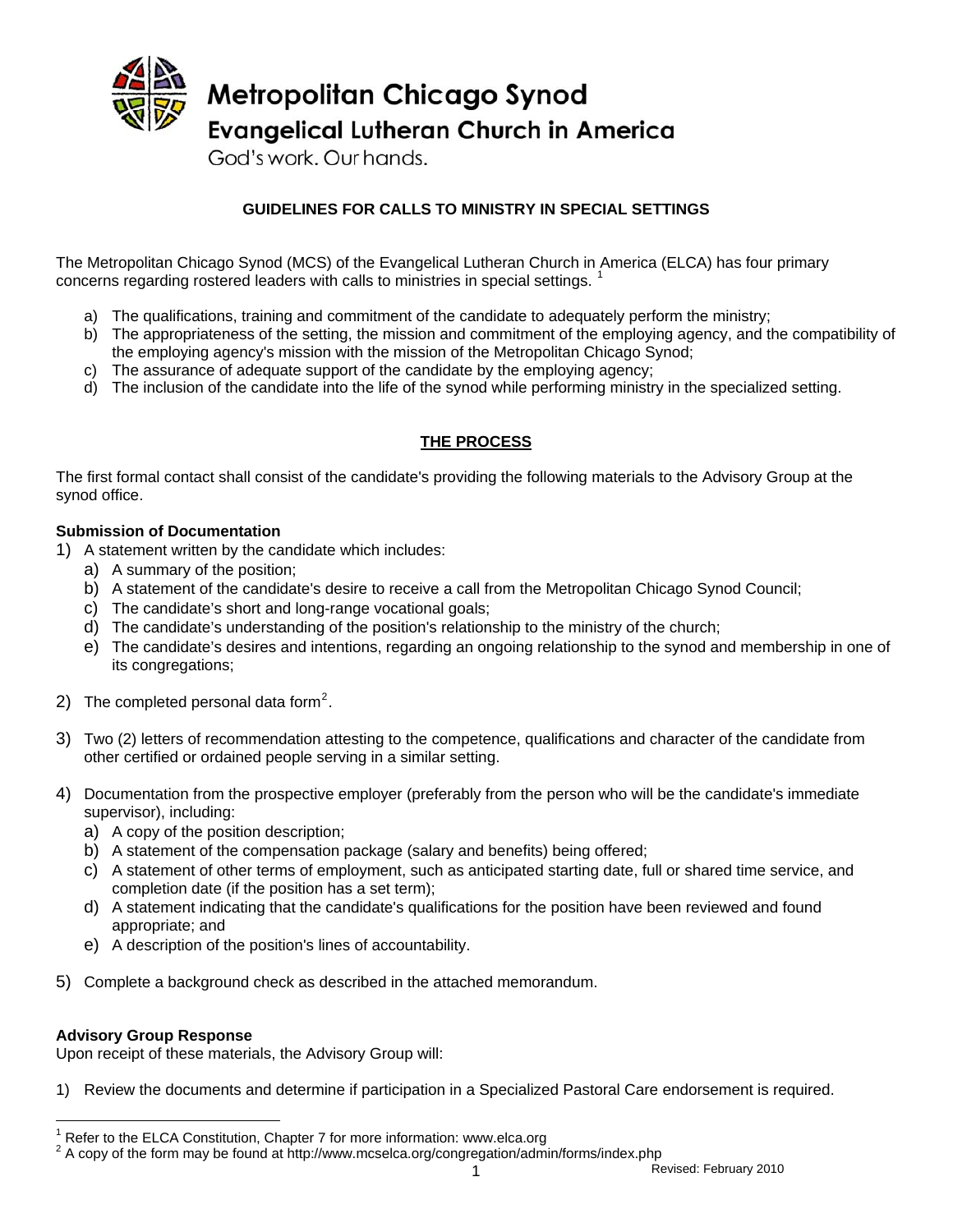- 2) All candidates seeking a Specialized Pastoral Care (SPC) position for the first time or an SPC position in an area of specialized ministry different from the previous position must apply for Ecclesiastical Specialized Pastoral Care Endorsement through the Vocation and Education Unit of the ELCA. In any case, the candidate will be notified whether or not an endorsement is required. If endorsement is required, an Ecclesiastical Specialized Care Endorsement must be completed within one year of receiving the call.
- 3) Provide the candidate with a copy of the Synod's Guidelines for the Compensation of Pastors and Lay Professionals. At the request of the candidate, a copy of these guidelines will be sent to the prospective employer.
- 4) Review the materials provided, looking especially for their completeness and, out of concern for the rostered person, for evidence of the candidate's qualifications for the position.
- 5) If the Employing Agency is non-ELCA, the following question will be addressed: "Are the policies, goals and procedures compatible with the ELCA understanding of Mission?" If there is a question about compatibility, guidance from the ELCA Vocation and Education Unit will be sought.

## **Interview**

The Advisory Group will arrange an interview with the candidate. At the interview, the Advisory Group will review with the candidate the materials submitted. Chief among the concerns to be addressed are the following:

- 1) The relationship of the position to the ministry of the church, including:
	- a) Whether or not the position is an expression of the church's ministry;
	- b) How the person's being a rostered professional enhances the position; and
	- c) Whether the job accountabilities are congruent with the ministry of a rostered person of the ELCA.
	- d) The candidate's preparation and qualifications for the position.
	- e) In the case of an ordained minister, the pastor's completion of the three years of parish service as required by the ELCA Constitution (7.41.12).
	- f) In the case of a shared-time position, the position's meeting the ELCA Vocation and Education Unit requirement of a minimum of twenty hours per week.
	- g) The extent of the position's responsibilities and duties, the adequacy of its salary and benefits, and the clarity of its stated accountability.
	- h) The process of performance review and professional support within the employing agency.
	- i) The legal and financial responsibility of the employing agency for professional liability.
	- j) Ways in which the candidate will be involved in the life of the synod and accountable to it on an ongoing basis.
	- k) Ways in which the synod can support the candidate.
	- l) Ways in which the candidate will relate to the congregation in which he or she holds membership.

Normally, once the interview has been held, the advisory group will formulate a recommendation, share it with the candidate, and submit it to the Synod Council.

#### **Post Interview**

If the Synod Council issues a letter of call or appointment and the candidate accepts, the advisory group will undertake these tasks of follow-up:

- 1) To notify the dean of the conference on whose territory the candidate will be serving.
- 2) To encourage the appropriate associate to the bishop to be in contact with the candidate, regarding the planning of a service of installation.
- 3) To notify the ELCA's Director of Specialized Pastoral Care and Clinical Education.

#### **Approval of Employing Agency**

Prior to or during the interview with the candidate the advisory group may request that the employing agency be subject to a review and evaluation as to the suitability of the specialized ministry. When a review is deemed necessary, the following procedure will be used:

- 1) The employing agency, acting on its own or the candidate acting on behalf of the employing agency shall submit:
	- a) A copy of the employing agency's mission statement;
	- b) The agency's policies and procedures;